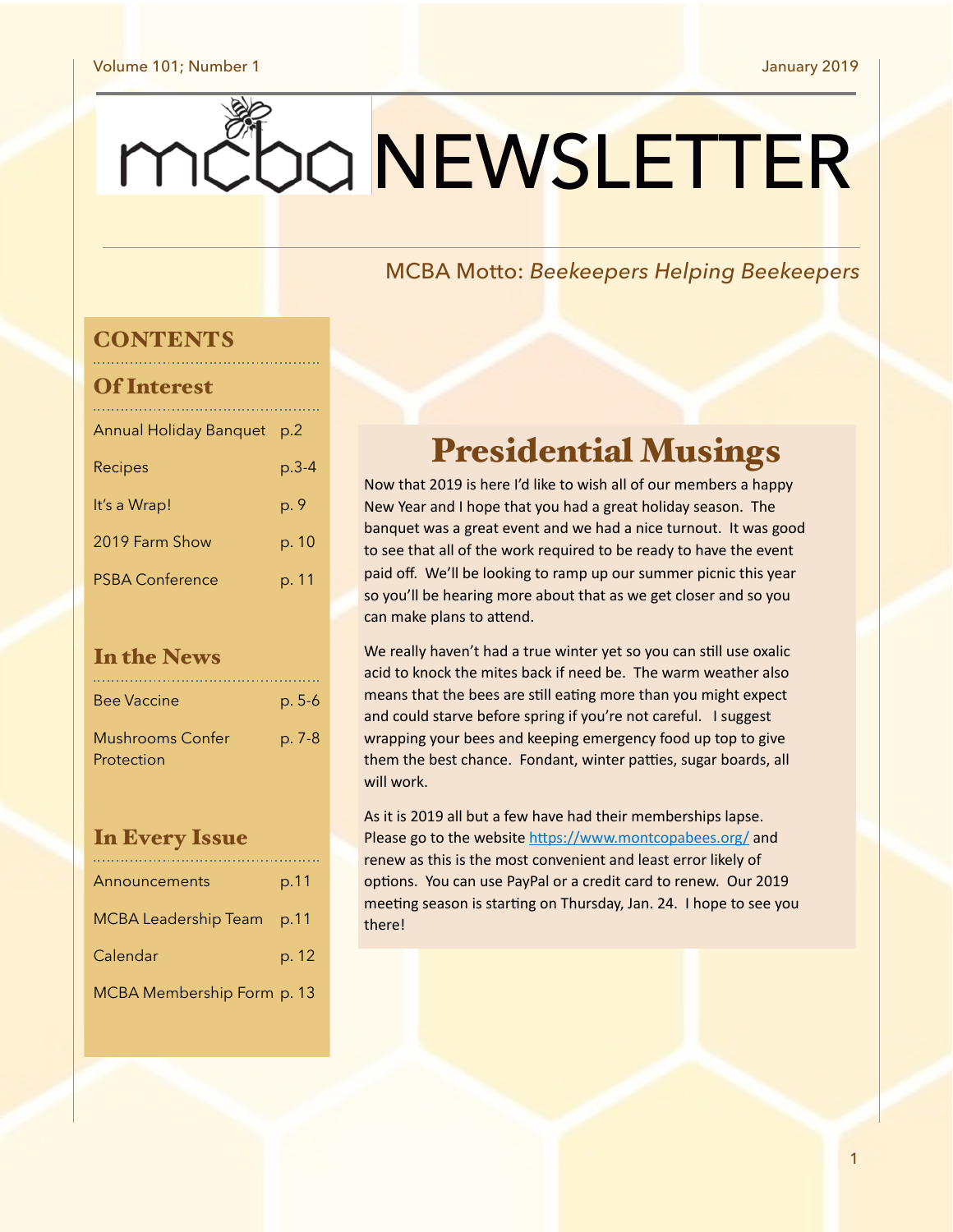### **MCBA Annual Holiday Banquet**

The annual holiday banquet was held at the Plains Mennonite Church on December 1, and fun was had by all. The evening featured a buffet, an auction, a raffle, a photo contest, a dessert contest, and a trophy to the winner of the smoker contest held earlier in the year. Additionally, Nancy Tasker was named as a new member of the board of directors.

Vince Aloyo at the raffle table where lucky winners could take home books, gear, decorations, candies and more.





Mark Antunes makes the rounds as people help themselves to some of the delicious food.

Don George presents 1st-year beekeeper Rich Hiltner with the award for the longest burning smoker contest held earlier in 2018. The winning time?

2 hours four minutes.

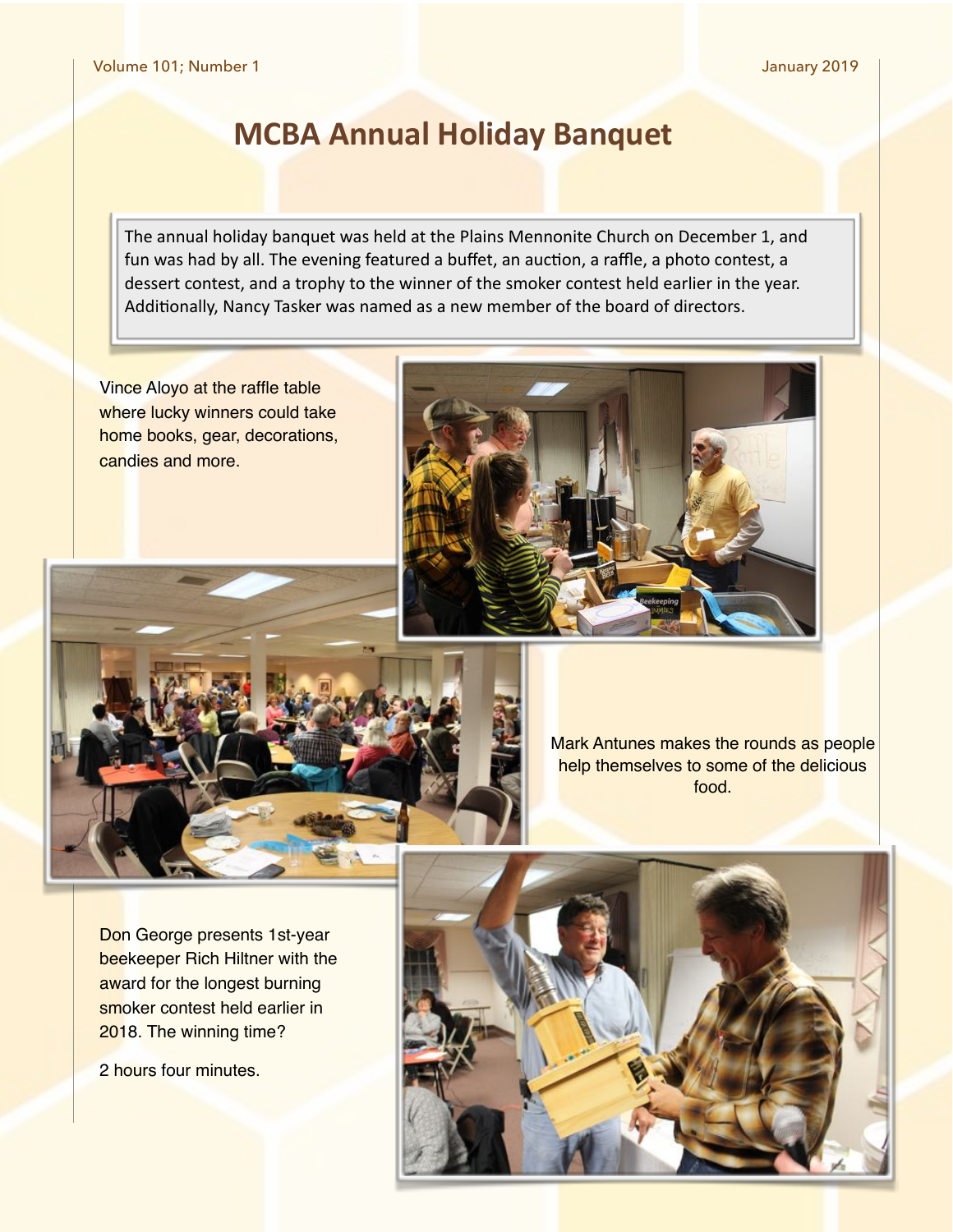

### **Winning Recipes**

It's a tough job, but somebody has to do it. The selfless dessert judges are pictured left to right: Greg Rhoa, Eric Curtis, Don George, Greg Lehman, and Amy Dial. Nancy Tasker, right, looks on.

### **First Prize PECAN HONEY SQUARES**

### **Shortbread Crust Crust Pecan Layer**

2 cups Unbleached flour 1/2 cup Honey 2/3 cup Powdered Sugar 1/2 cup Brown sugar 1 tsp Salt 2/3 cup Unsalted butter 3/4 cup Unsalted Butter 3 T Heavy cream

 3 1/2 cups Pecans, coarsely chopped

**Andrea Stewart** of Montgomeryville was the first prize winner for her Pecan Honey Squares recipe. She began keeping bees four years ago, when her son "decided that it was time for him to have his own bee hives at our home. After he bought a house of his own, he decided to leave a hive for me to call my own. Having my own hive meant I would have to take the MCBA beginner bee keeping class, which I completed this fall. Besides beekeeping, my favorite

hobby is cooking. I love creating recipes that allow me to use my own honey. The pecan bars were created by combining things I liked from different recipes."

Preheat oven to 350 degrees. Prepare 13x9 baking sheet by lining with parchment paper and spraying with unflavored oil spray. To make the crust, sift together flour, powdered sugar and salt. Add butter (cut in, or use a food processor) until mixture resembles coarse meal. Pat mixture into prepared baking pan. Bake 20 minutes or until edges of shortbread crust are lightly browned. Cool shortbread crust on baking rack, about 30-40 minutes. To make the pecan layer, bring honey, brown sugar, and butter to a boil in a pan over medium heat, stirring constantly. Remove from heat and add pecans, stirring until coated. Spread mixture over cooled shortbread crust, completely covering crust. Bake again until top is golden and bubbly (~ 30 min, longer if glass baking dish is used). Cool completely before cutting (I find the bars cut cleaner if you refrigerate for a couple of hours). Enjoy!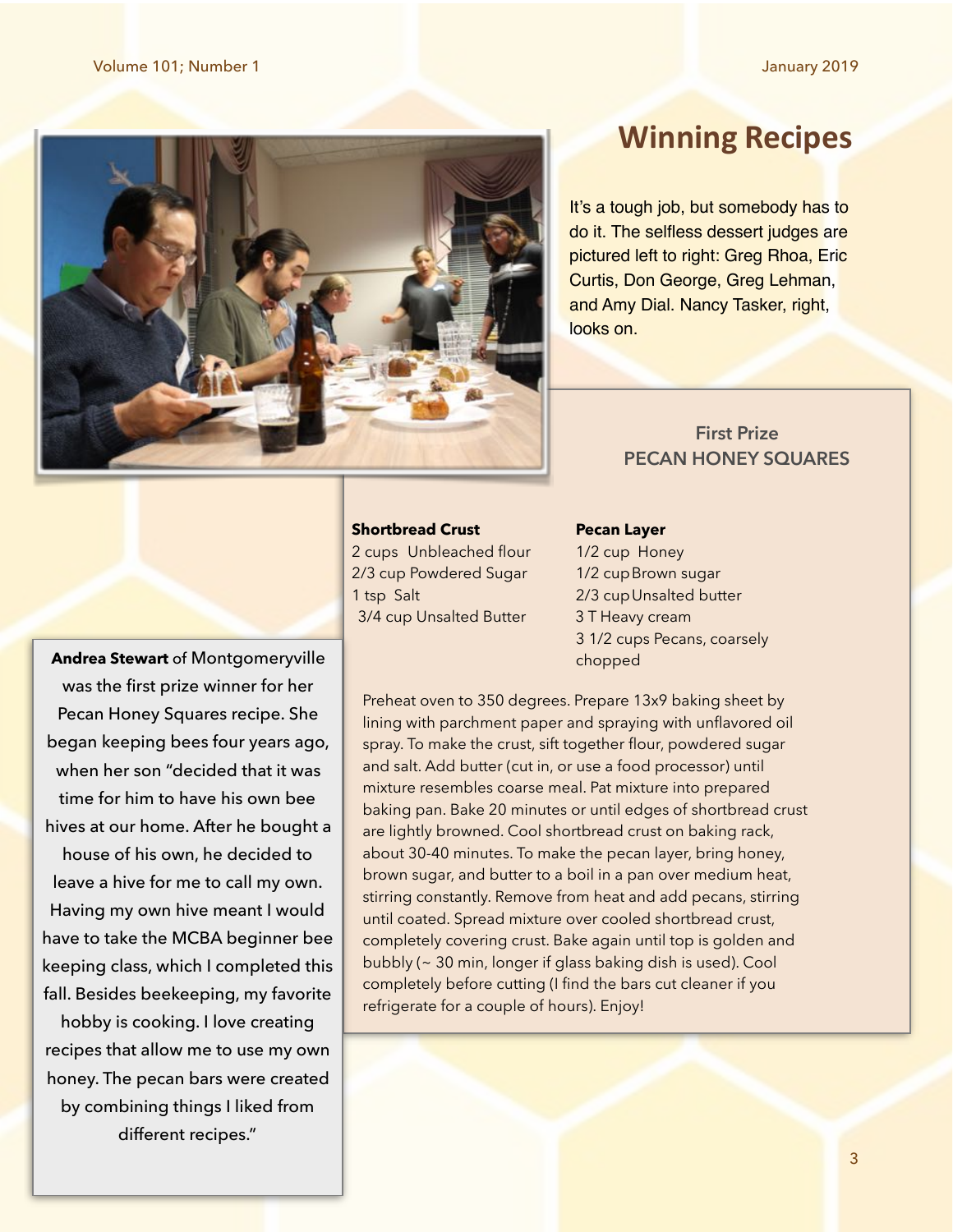### **Second Prize FRESH APPLE CAKE Anastasia Hudgins**

#### **Cake Batter Cake Batter Calaze**

3 eggs ½ stick of butter 1 cup vegetable oil ½ cups brown sugar 1 cup honey 1 cup honey 2 1/4 cups all purpose flower 1/3 cut milk or cream 2 ½ tsp baking soda ½ tsp salt 2 medium apples, chopped 1 cup walnuts or other nuts

Preheat oven to 350 degrees. Grease a Bundt pan with butter and sifted flour (shake out excess flour to remove) and set aside. Cream the eggs, oil, and sugar in a large bowl. Sift the flour, baking soda and salt into the mixture, mixing as you go. Add apples and nuts. If the batter is too stiff, mix with milk to moisten. Bake for 45 minutes in a Bundt pan until a knife comes out clean. Don't overbake. Let cool for 5 minutes, then turn pan over onto cake plate. To make the glaze, melt butter and add sugar, stir. Add milk or half and half. Bring to a boil for 2 minutes, stirring constantly. Immediately pour over hot cake.

### **Tips for substituting honey for sugar in baking recipes:**

- 1. Coat measuring cups in cooking oil so the honey pours out easily.
- 2. For every cup of sugar, substitute 1/2 to 2/3 cup of honey.
- 3. For every cup of honey used, subtract 1/4 cup of other liquids in the recipe.
- 4. Add 1/4 teaspoon of baking soda for every cup of honey used.
- 5. Reduce oven temperature by 25 degrees F.

### **Third Prize APPLE HONEY NUT THING\* Rich Hiltner**

#### **Cake Batter**

1 cup sifted cake flour 4 tsp baking powder 1 t salt 4 eggs 1 cup honey (at room temp) 2 cups tart apples (cut to ½ inch cubes) 2 cups chopped pecans 2 t vanilla

#### **Topping**

1 cup whipping cream 2 tsp honey 1 tsp sherry

Preheat oven to 350. Grease two 10-inch pie plates with butter. Sift flour, baking powder and salt together in a small bowl. Cream eggs and honey in a large bowl with a hand mixer. Add flour mixture, apples, pecans, and vanilla. Carefully mix until well blended. Pour batter into pie plates. Bake for 30 minutes until top is light brown has a spongey look and a toothpick comes out dry when inserted in the center. Transfer to wire rack to cool. For topping, whip cream until soft peaks start form. Add honey and sherry. Continue mixing until soft peaks form. To serve the Thing, cut into wedges, top each wedge with a spoonful of the honey cream.

\*From *The Fresh Honey Cookbook*, by Laurey Masterton. Storey Publishing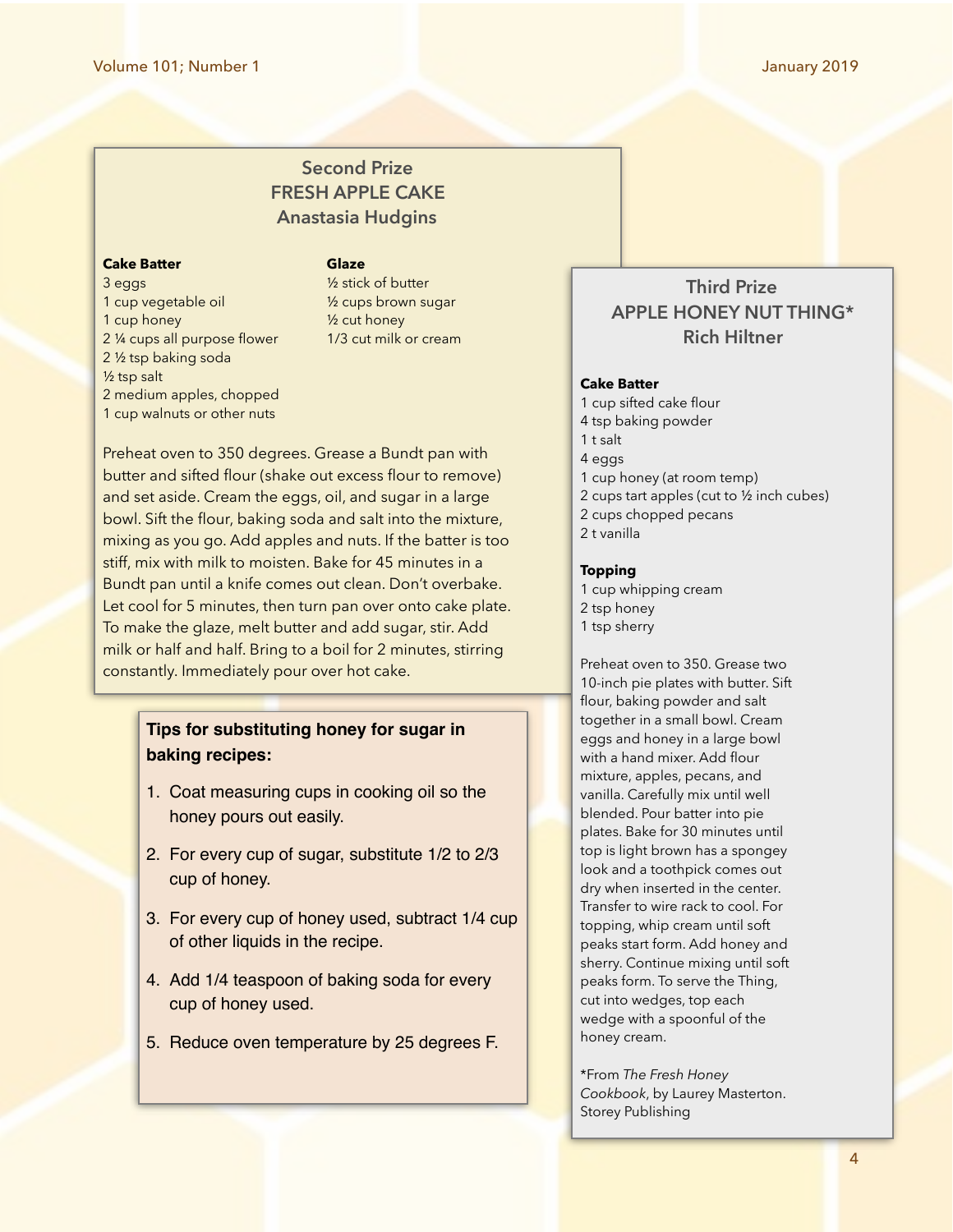### In the News

# World's First Insect **Vaccine Could Help** Bees Fight Off Deadly Disease

https://www.npr.org/sections/thesalt/ [2018/12/07/674587061/worlds-first](https://www.npr.org/sections/thesalt/2018/12/07/674587061/worlds-first-insect-vaccine-could-help-bees-fight-off-deadly-disease)[insect-vaccine-could-help-bees-fight-off](https://www.npr.org/sections/thesalt/2018/12/07/674587061/worlds-first-insect-vaccine-could-help-bees-fight-off-deadly-disease)[deadly-disease](https://www.npr.org/sections/thesalt/2018/12/07/674587061/worlds-first-insect-vaccine-could-help-bees-fight-off-deadly-disease)

### Dec. 7, 2018 **Bill Chappell**

Bees may soon get an ally in their fight against bacterial disease  $-$  one of the most serious threats the pollinators face  $-$  in the form of an edible vaccine. That's the promise held out by researchers in Finland, who say they've made the firstever vaccine for insects, aimed at helping struggling honeybee populations.

The scientists are targeting one of bees' most deadly enemies: American foulbrood, or AFB, an infectious disease that devastates hives and can spread at a calamitous rate. Often introduced by nurse bees, the disease works by bacteria feeding on larvae  $-$  and then generating more spores, to spread further.

The idea of a potential new weapon to fight AFB has generated excitement in the beekeeping community, along with some skepticism about the claim of a vaccine  $$ which remains in the testing phase. The news comes three years after the same researchers were hailed in Entomology

[Today](https://entomologytoday.org/2015/08/03/researchers-discover-key-to-bee-vaccination/) as discovering the "key to bee vaccination."

Scientists Dalial Freitak and Heli Salmela of the University of Helsinki say their new [vaccine](https://www.helsinki.fi/en/news/sustainability-news/the-first-ever-insect-vaccine-primebee-helps-bees-stay-healthy) solves a vexing problem researchers have faced as they try to save bees from disease. Because insects' immune systems don't have antibodies, they essentially lack a "memory" for fighting diseases.

Freitak says she and her colleagues were able to get around that limitation, after she realized Salmela's study of a protein called vitellogenin seemed to complement her own work, in which she found insects that were exposed to bacteria were able to impart an elevated immune response to their offspring.

From the university's news release:

"When the queen bee eats something with pathogens in it, the pathogen signature molecules are bound by vitellogenin. Vitellogenin then carries these signature molecules into the queen's eggs, where they work as inducers for future immune responses." 

"Now we've discovered the mechanism to show that you can actually vaccinate them," Freitak said in a news release. "You can transfer a signal from one generation to another."

Researcher Dr. Michael Goblirsch, of the esteemed Bee Lab at the University of Minnesota, has proposed ways to test the vaccine on large bee colonies in field conditions.

(Continued next page)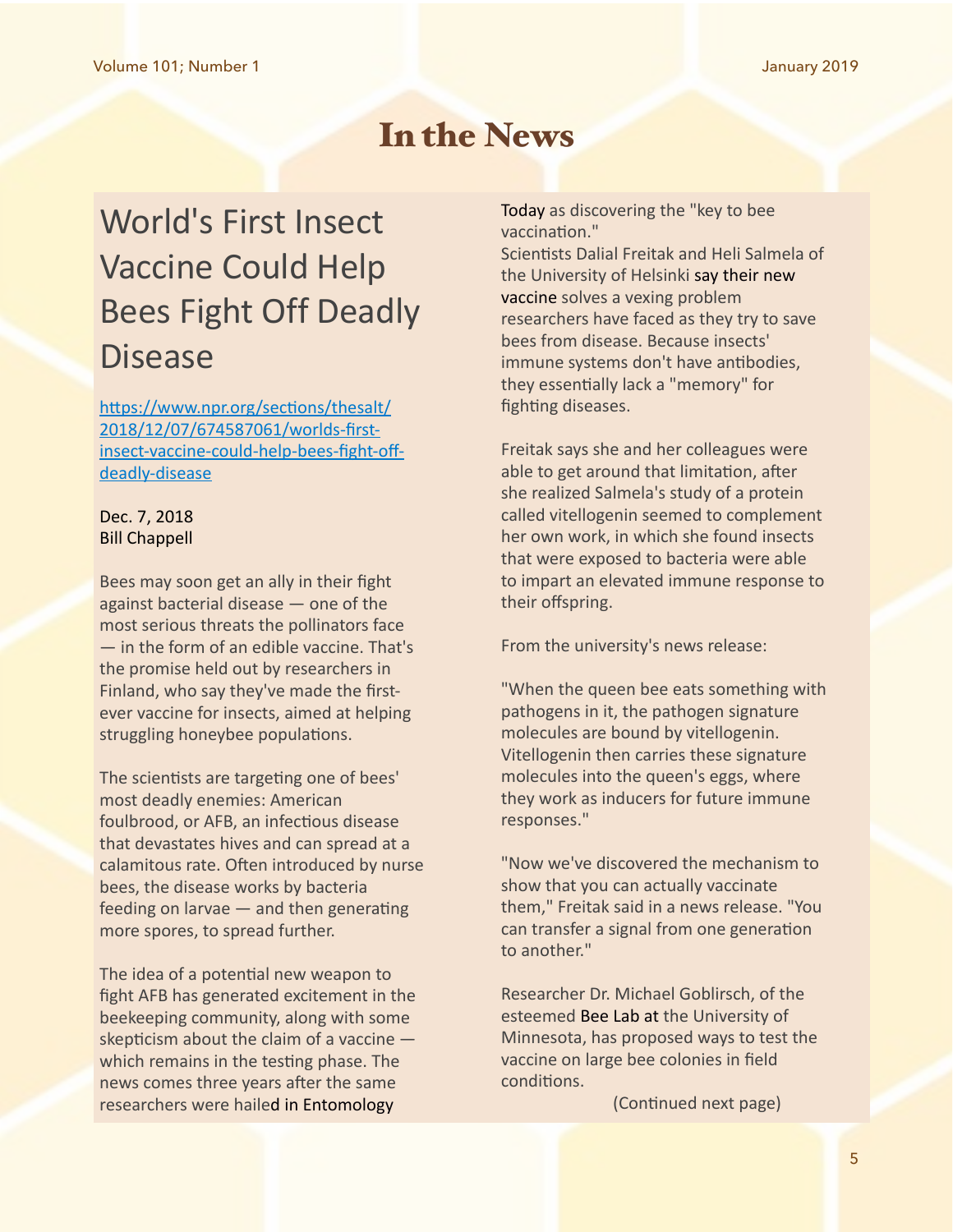#### **Insect Vaccine, cont.**

"Although our immune system and that of insects/invertebrates are different, they both store information about past experience with pathogens and use this information to potentially establish resistance upon subsequent exposure," Goblirsch said. "With optimization dosage and the timing of delivery under field conditions, it is hoped that a vaccine for bees will increase a colony's ability to fight infectious disease, making them more productive and healthy. "

The Finnish team calls their vaccine PrimeBEE, and they say it can be delivered to the queen via a sugar patty. Another plan would call for beekeepers to simply order a queen that's already been vaccinated. While a website has been created for that product, it does not list a price  $-$  or say when the vaccine might be available commercially.

The new vaccine is still undergoing safety tests, but it could represent a breakthrough in the protection of bees, a crucial link in the food chain. In the U.S., their pollination is vital for many foods we eat, from apples and almonds to watermelons and zucchini.

When an American foulbrood infection sets in, each brood cell can host millions upon millions of spores. And because of bees' tidy housekeeping practices, those spores are then spread even further when the bees clean the cell out. The disease can be treated with antibiotics, but no cure is available.

"It's a death sentence" for a hive or colony to be diagnosed with the disease, says Toni Burnham, president of the D.C. Beekeepers Alliance in Washington.

In D.C. and Maryland, Burnham says, "if a colony is diagnosed with  $AFB -$  regardless of the level of the infestation  $-$  it burns. Every bit of it burns; the bees are killed and the woodenware burns, and it's gone."

Concerns about American foulbrood are so serious, Burnham says, that it's the main reason why her group recommends never buying used bee hives and other equipment.

"They have pulled 100-year-old samples out of storage and have been able to reinoculate honeybee hives with American foulbrood spores," she says.

In addition to AFB, honeybees and other pollinators face a number of existential threats, from diseases and parasites to insecticides. The researchers in Finland say they plan to use the same approach to combat other diseases.

"We hope that we can also develop a vaccination against other infections, such as European foulbrood and fungal diseases," Freitak said in a statement. "We have already started initial tests. The plan is to be able to vaccinate against any microbe."

If the vaccine works as the Finnish team expects, it would be a welcome bit of good news for beekeepers, farmers and advocates for pollinators, who have watched one of the world's most important insects struggle in recent decades.

"We need to help honeybees, absolutely," Freitak said. "Even improving their life a little would have a big effect on the global scale."

While acknowledging the other problems bees face, she added, "If we can help honeybees to be healthier and if we can save even a small part of the bee population with this invention, I think we have done our good deed and saved the world a little bit."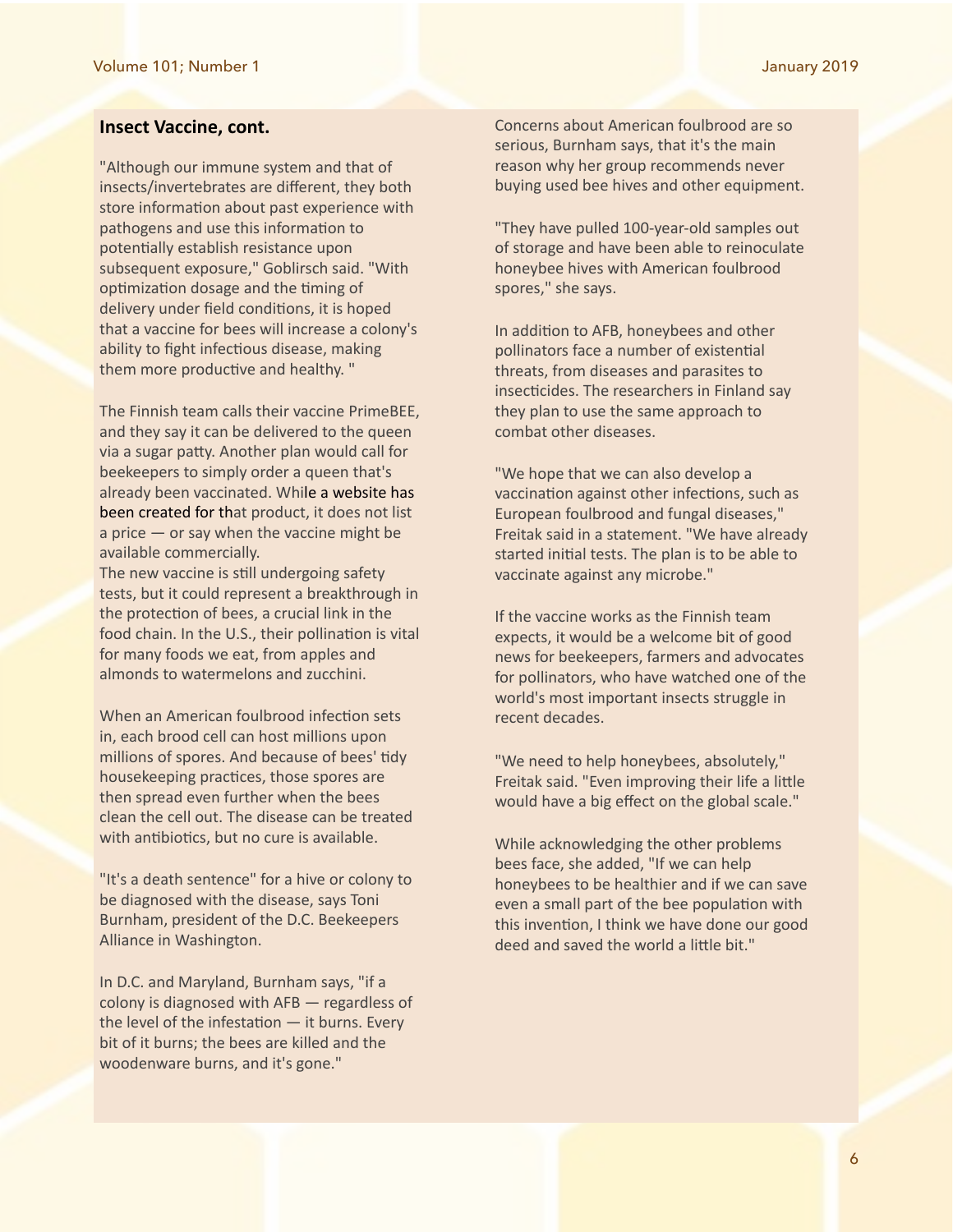#### Volume 101; Number 1 January 2019



### **A Mushroom Extract Might Save Bees from a Killer Virus**

By Robbie Gonzalez 10-4-2018

https://www.wired.com/story/a-mushroom-extract[might-save-bees-from-a-killer-virus/](https://www.wired.com/story/a-mushroom-extract-might-save-bees-from-a-killer-virus/)

 $THE BEES$ , as you've probably heard, are dying, in massive numbers. Termed colony collapse disorder, the die-off counts among its causes a parasite aptly named Varroa destructor. A flat, button-shaped, eight-legged critter no more than 2 millimeters long, varroa mites invade honeybee hives around the world in droves, latch onto their inhabitants, and feed on their tissues, transmitting devastating RNA viruses in the process.

The worst of these diseases is deformed wing virus, believed to be one of the largest contributors to the devastation of honeybees worldwide. Named for the shrunken and misshapen wings that develop in affected bees, DWV robs its hosts of flight, undermines their immune system, and halves their lifespan. The sicker a bee is, and the more useless its wings, the fewer plants it pollinates. What's more, what flora an infected bee *does* manage to visit become tainted by the virus, transmitting the infection to future pollinators. As if a bee-debilitating virus transmitted by itty-bitty parasites wasn't terrifying enough, beekeepers currently possess no effective means of battling the virus.

But in a study recounted today in *Nature Scientific [Reports](https://www.nature.com/articles/doi:10.1038/s41598-018-32194-8%22%20%5Ct%20%22_blank)*, researchers present evidence for a surprising solution to DWV: mushrooms. The discovery has implications not just for honeybee populations, but also the food systems, economies, and ecosystems that rely on their healthy activity.

The mushrooms in question belong to the genera Fomes and Ganoderma, better known to fungus fans as amadou and reishi. The former commonly grow on trees, in the shape of a horse's hoof. The latter have long been prized in traditional medicine circles and are a common sight at Asian markets and health food stores. Both belong to an order of fungi known as polypores, extracts of which have been shown in numerous studies to possess potent antiviral properties against dangerous infections like swine flu, pox viruses, and HIV.

"I wanted to see if those extracts had a similar antiviral effect in bees," says Paul Stamets, the study's lead author. A prominent mycologist, the author of *Growing Gourmet and Medicinal Mushrooms*, and a passionate proselytizer of all things fungal (his TED talk, "6 Ways Mushrooms Can Save the World," has been viewed millions of times), Stamets has long suspected that bees derive some benefit from mushrooms.

He recalls a scene from his backyard in July of 1984—the first time he noticed bees from his personal hive flying back and forth to a pile of fungus-coated wood chips. The bees, he says, were sipping droplets of liquid that had oozed from the mushroom's mycelium, the fuzzy white network of cobwebby filaments through which fungi absorb nutrients.

At the time he figured the droplets contained sugar (fungi break down wood into glucose). "But then, a few years ago, I had an epiphany—a waking dream, actually, " Stamets says. What if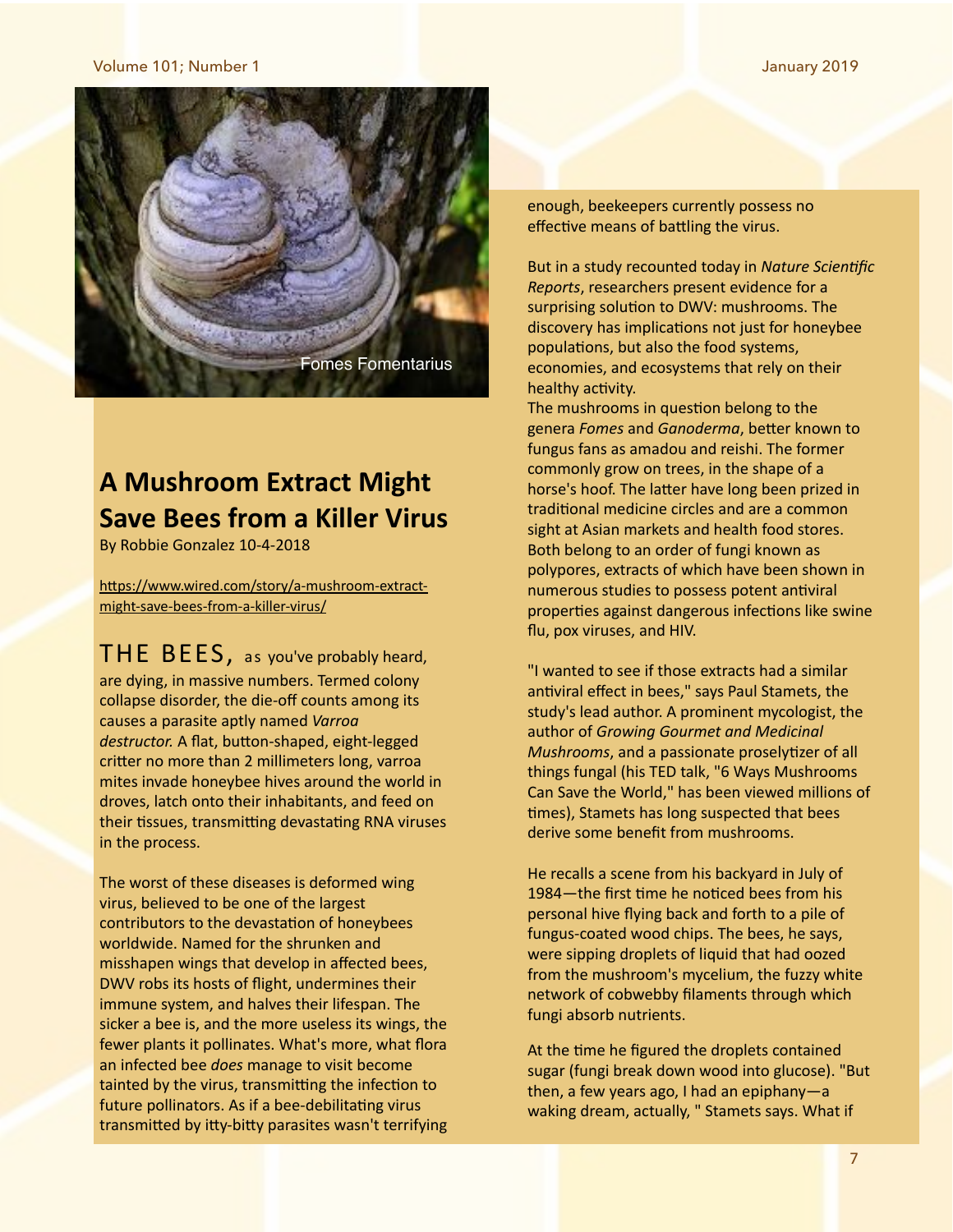#### **Mushroom Extract, cont.**

the bees were getting more than a shot of sugar? He began to wonder if they were in fact self-medicating.

That question led him to Walter Sheppard, chair of the entomology department at Washington State University and one of the world's leading experts on bees. With the help of researchers in Sheppard's lab and the US Department of Agriculture, they have spent the past several years dosing sugarwater feeders with extracts from the mycelium of various species of mushrooms and analyzing the effect on infected bees.In both indoor experiments and outdoor field tests, bees that fed on mycelium extracts fared significantly better than those that drank only sugar water. In caged bees infected with DWV, the researchers observed an 800-fold decrease in virus titres (a measure of the level of virus in the bee's system) among bees dosed with amadou extract. The effect was less powerful in the field, which are less strictly controlled than lab trials-colonies fed reishi extract saw a 79-fold reduction in DWV, those fed amadou extract a 44-fold reduction-but the results were still highly significant. (In other field tests, bees fed reishi extract saw a remarkable 45,000-fold reduction in Lake Sinai virus—another disease ravaging honeybee populations.) "It's shown a strong effect, stronger than anything I've seen," says geneticist Jay Evans, head of the USDA's Bee Research Laboratory, which analyzed the virus levels. Stronger, even, than RNA interference, another promising—but expensive—approach to fighting bee viruses that Evans himself is investigating. "I'm a little jealous," he says.

Stamets has received numerous patents on the extracts in the past year, and he plans to sell them on his website, fungi.com, a domain he says he has owned since 1994. "I'm not in this for the money," he says. "I walk my talk, and I use my business to fund further research."

More studies are always a good ideaespecially for something as seemingly effective as these extracts. For one thing, it's not clear whether they will help rescue bee colonies long-term. Stamets' field studies took place over two months, in the summertime—but the hardest time of year for bees is winter. Future studies will need to examine how other colonies fed the extracts fare over six months or more, and how many survive that cold and deadly season.

It's also not clear how these extracts reduce the virus titres in infected bees. They could be boosting the bugs' immune systems. Or inhibiting the virus directly. Or affecting the way it replicates inside the bees. Or it could be something else. Whatever the mechanism, it'd be useful to understand it more fully before deploying the extracts on a wider scale. After all, there are also unforeseen consequences to consider.

"Whenever I hear about something like this, I immediately think of the risks and drawbacks," says Lena Wilfert, an evolutionary ecologist at the University of Ulm in Germany who studies the spread of viruses among honeybees. Of the known viral pathogens affecting the insects, she says, DWV poses the greatest threat of all, so she appreciates the potential benefits of powerful virus-nerfing agents. "But any time you apply a medication at large scale, you're going to have potential for resistance evolution in the thing it targets." Those questions have yet to be probed.

"We have to prove all this, you know? And thankfully, I've become more disciplined as a scientist, being around other scientists," says Stamets, who acknowledges that there's much more work to be done. "We're doing tests right now in several hundred more beehives. We're ramping up."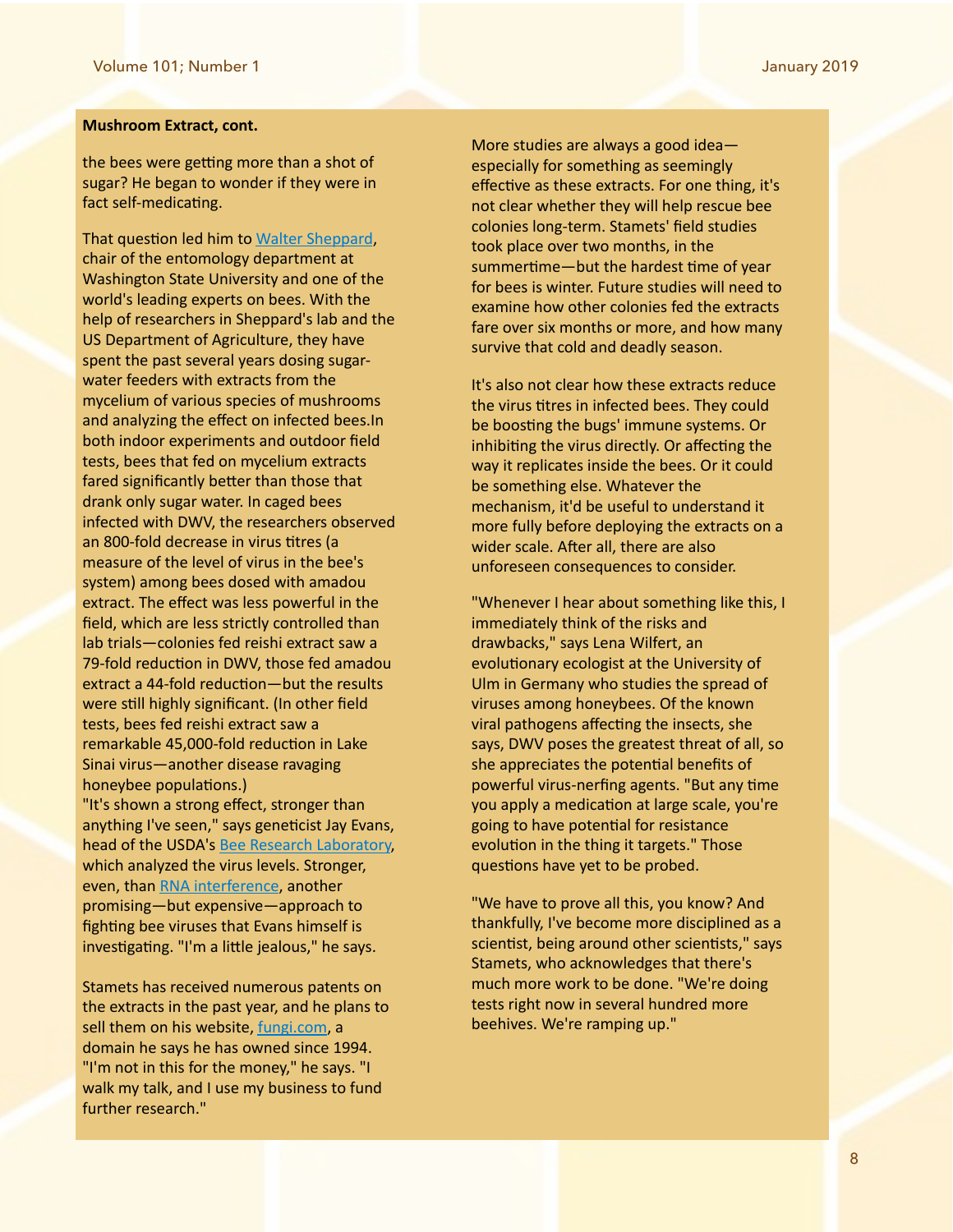# Of Interest



### **It's a Wrap**

**Mark Antunes had the great idea of buying rolls of hive wrap, and then splitting the cost with other members of the bee club. He bought 8 rolls of hive wrap, which is basically bubble wrap with black plastic on one side to absorb heat, and arranged for volunteers to help him cut it and distribute it. Originally he'd intended to bring the 8 rolls to the October general meeting, but instead of getting 8 rolls in the mail, he received 8 sheets! Oops! He bought them from B and B Honey Farm in Houston, Minnesota. "This is to help out club members. Most people aren't** 

**going to buy a whole roll of this stuff if they have only 2 hives." He said this in between cutting the wrap and doling out advice and answering questions from new beekeepers.** 

**Volunteers showed up to help cut and distribute the hive wrap. Jeannie Gable was there taking payment, and she said that 50 people had signed up to buy wrap. Greg Lehman and Don George were helping with cutting. Phil Tyson of Perkiomenville brought all the materials necessary to make the process go quickly: a sawhorse to lay some plywood on to serve as a cutting surface, and a Tsquare to measure off the lengths, which is just enough to go around a hive with room left for overlap. Phil said he's been keeping bees for 40 years, but has been a member of MCBA for only 5. "It was the best thing that happened. I came to the conclusion that I had to learn how to deal with the mites." He has seven hives, and sells honey across the counter at his business.** 

**Janine Confer and Ken Lovett of Langhorne were there to buy some wrap for their 11 hives. Janine said "I make him suffer for my hobby." She used to winterize her hives by making quilts of R-13 fiberglass insulation covered in black carpenter bags, but didn't like how bulky these were to store, so now she's trying a new approach.** 

**Lori Curtis from Worcester was in line to buy some wrap too. A fellow first-year beekeeper, she is doing everything she can to make sure her bees get through the winter, especially the weaker of her two hives which underwent a queen replacement and had a bout of sac brood. Lori became interested in keeping bees when she learned about their important role as pollinators during a Master Gardener course she took through Penn State at the 4-H building. "I have appreciated the experienced beekeepers taking the time to come over and help."**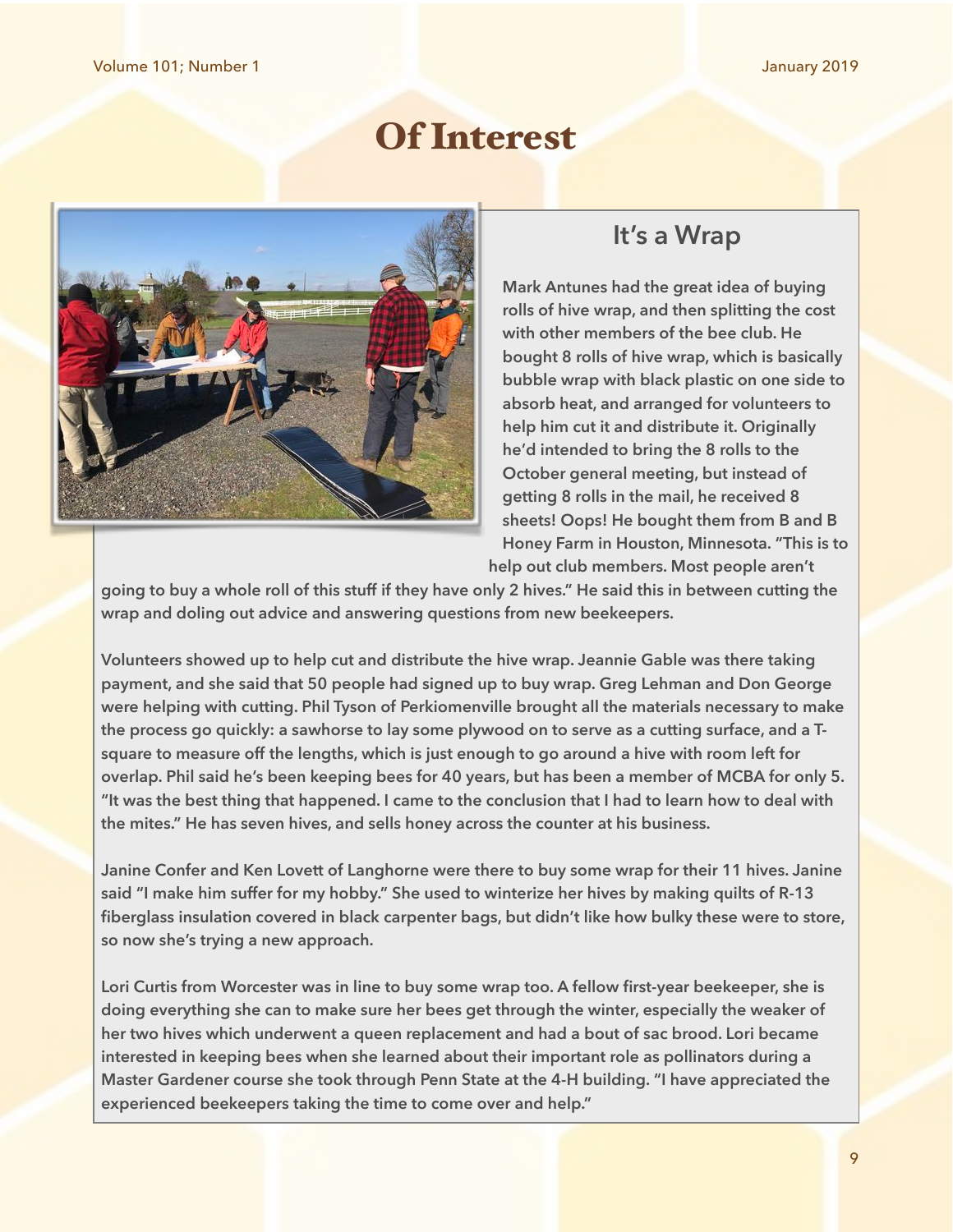### **Pennsylvania Farm Show**

**Pennsylvania's Farm show is the largest indoor agricultural exposition under one roof in the US, with almost 6,000 animals, 10,000 competitive exhibits and 300 commercial exhibits every year. The event showcases the quality and breadth of Pennsylvania's agriculture industry and the people who make it thrive. The show offers visitors a tiny slice of the industry that employs nearly half a million people and contributes to Pennsylvania's economy every year.** 

**Every year the MCBA puts up an exhibit, and this year's exhibit was designed by Brian Marcy and erected by Dan Boylan, Joe Duffy and Harold Jenkins. The club walked away with second prize this year, and congratulates the Capital Area Beekeepers Association for winning first place, and the Northwestern PA Beekeeper Association for placing third.** 

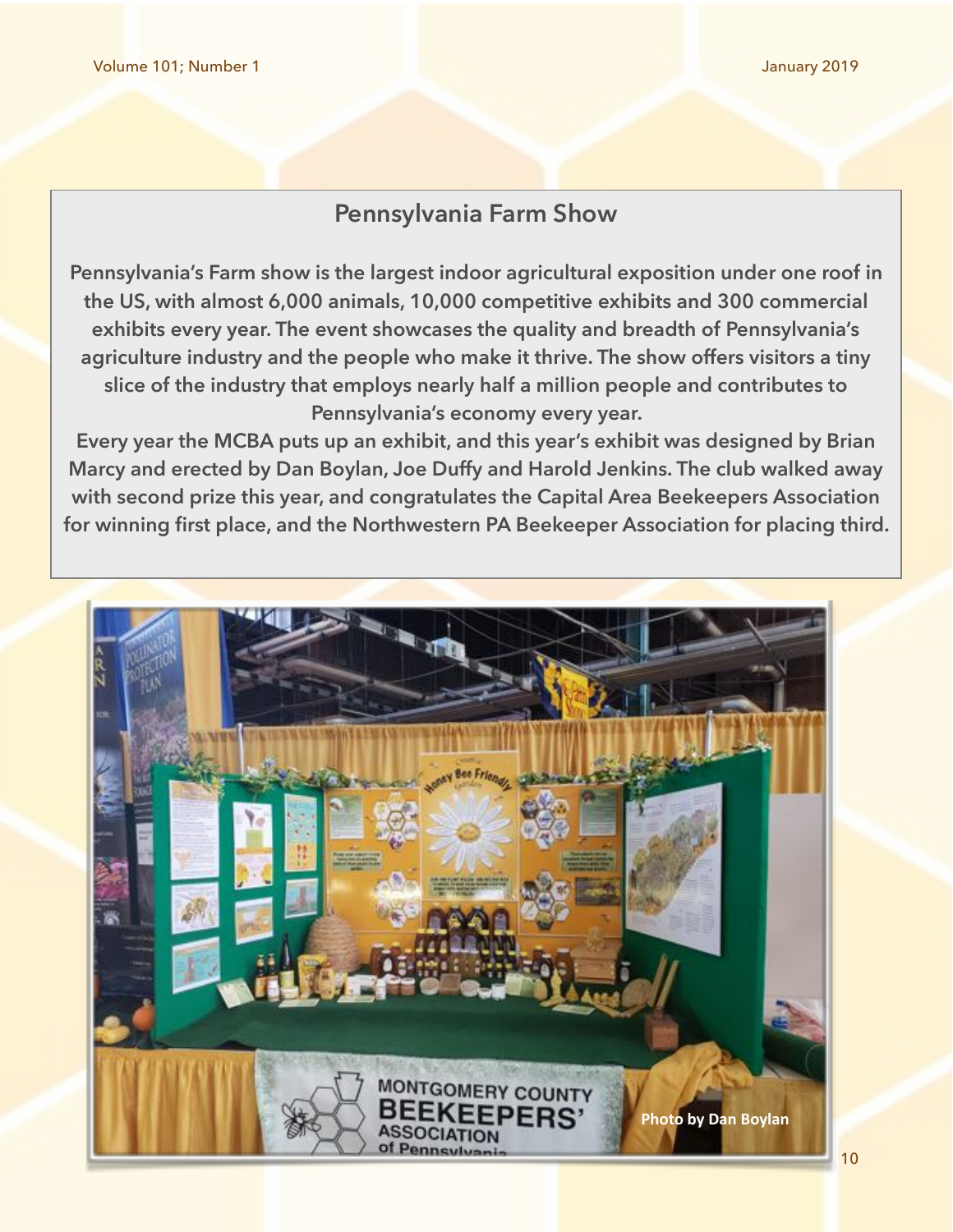### **PSBA Conference - a Recap**

The Pennsylvania State Beekeepers Association had its annual conference on November 2-3 in State College, and one Montgomery County beekeeper who attended the conference described herself as completely energized and enthused by the experience. Nancy Tasker of Harleysville said that she was thrilled that leaders in the field were at the conference, saying that "You meet others, to talk to them, and listen to personal experiences from many years of beekeeping – the value of this conference is priceless and worth every penny."

Nancy attended both days in a "listen and watch mode", and was able to go to several of the talks, the banquet, and the auction, as well as to an informative talk on varroa destructor given by the key note speaker, Dr. Samuel Ramsey. Through his dissertation research at the University of Maryland, Dr. Ramsey shows that varroa feeds on the honey bee's fatty body, rather than sucking its blood, as previously believed. Any readers who missed Dr. Ramsey's talk can catch a description of his research at https://www.youtube.com/watch?v=Fyfyj-2O47Q - a short video that made him the University of Maryland 2017 Three-Minute Thesis Winner, or a longer version at https:// [www.youtube.com/watch?v=DK2Xi0ST4rA](https://www.youtube.com/watch?v=DK2Xi0ST4rA). 

Another high point of the conference was the vendor's room where books and supplies were for



MCBA Member Harold Jenkins **Show.** Show. listens to Dr. Ramsey's presentation. **Photo by Nancy Tasker** 

sale. Nancy bought Jeremy Barnes' *Our Green Cathedral*: *Reflec1ons on* Honey Bees, the Environment and the Human Condition. She had an opportunity to speak with the author and upon learning she is a first-year beek, he advised her against becoming discouraged, as happens to many new beekeepers in their first five years when they have unrealistic expectations about their colonies. She also described finding herself sitting next to Stewart Mathias who makes honey ice cream, and said "You sit down next to someone with 50 years' experience and you can't believe it! You just listen." Stu has volunteered at the Pennsylvania State Bee Associations (PSBA) Farm show ice cream booth for over 50 years and the ice cream stand's sales benefit the Honey Bee Queen program.

Finally, Isabelle Barrett of Harleysville was crowned 2019 Pennsylvania Honey Queen, but unfortunately is unable to perform duties of PA Honey Queen, as she has unforeseen increased high school obligations.

The 2019 PSBA Annual Membership Meeting and Conference will be held November 1 & 2, at the at the Ramada in State College. Make sure to attend the Jan. 24 club meeting to hear Deborah and Peter Beukers, and Nancy Tasker talk about their experiences at the Farm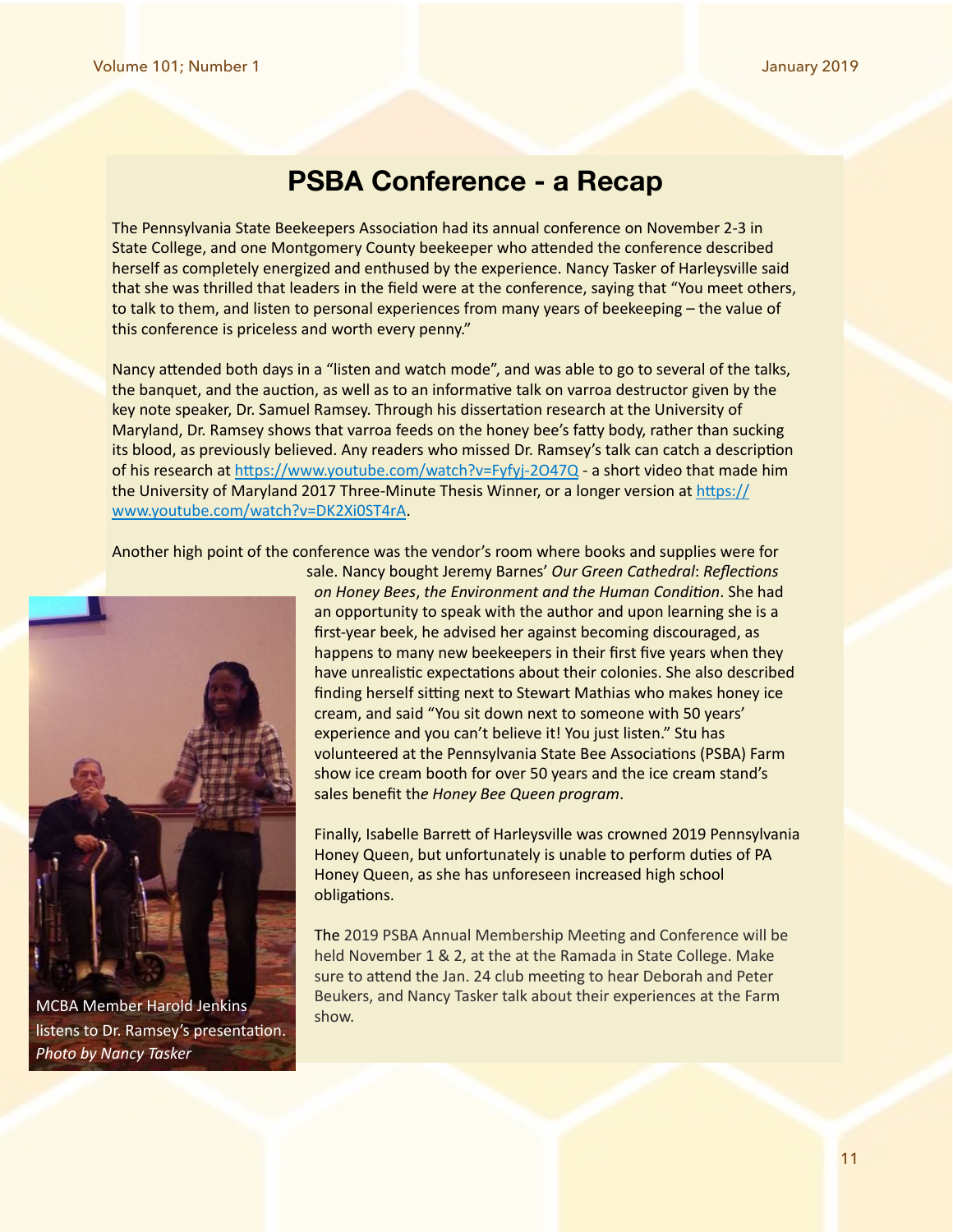### **Announcements**

**ISO** writer - The newsletter editor is seeking volunteers interested in writing short pieces about their experiences keeping bees, especially people finishing their first year, and those who are completing their 2nd year. She is also in search of persons who would like to write a short piece about the monthly meetings. Please contact Anastasia Hudgins at anastasia.hudgins@gmail.com for more information.

**Supplies** - Steve Finke of Meadow View Beekeeping, (https://www.meadowviewbees.com) and Mann Lake Distributor, will be bringing important winter bee feeding supplies: fondant 3# individually bagged patties \$6 (limited number so if you want >10 call to order), 50 # block \$32, Dadant winter patties (2.5% protein) \$2.50, Mann Lake Bee Pro-patties (12% protein) \$3. Other Mann Lake orders may be preordered and picked up at the meeting by calling Steve (610) 737-7676 no later than TUESDAY 1/22.

#### **Next issue:**

- ← An interview with long-time club member Harold Jenkins
- $\div$  A report about the 9th Annual Beekeeping Symposium held at the Franklin Institute

Don't forget to renew your MCBA membership!

### **2019 MCBA Board Members**

|                      | Role                  | Phone #      | Email                       |
|----------------------|-----------------------|--------------|-----------------------------|
| Dan Boylan           | President             | 610-906-6182 | dpboylan@comcast.net        |
| Greg Lehman          | <b>Vice President</b> | 443-986-2906 | glehman22@gmail.com         |
| Regina Rhoa          | Secretary             | 610-304-8903 | rrhoa1033@verizon.net       |
| <b>Geoff Anders</b>  | Treasurer             | 215-527-6288 | geof.anders@gmail.com       |
| Vincent Aloyo        | <b>Board Member</b>   | 484-557-4049 | vincent.aloyo@gmail.com     |
| Mark Antunes         | <b>Board Member</b>   | 484-955-0768 | honeyhillfarm@verizon.net   |
| <b>Scott Famous</b>  | <b>Board Member</b>   | 610-329-4399 | famous55@verizon.net        |
| Don George           | <b>Board Member</b>   | 267-784-0029 | wilddad84@outlook.com       |
| Mick Newby           | <b>Board Member</b>   | 610-888-7102 | iammicker@yahoo.com         |
| <b>Rachel Newby</b>  | <b>Board Member</b>   | 610-888-0198 | buchanan.1978@gmail.com     |
| <b>Elinor Spring</b> | <b>Board Member</b>   | 484-686-2735 | elinorspring@verizon.net    |
| Nancy Tasker         | <b>Board Member</b>   | 717-615-8683 | nanc.j.414@gmail.com        |
| Margaret Zittel      | <b>Board Member</b>   | 215-534-6503 | mzittel1@verizon.net        |
| Anastasia Hudgins    | Newsletter editor     | 215-823-0932 | anastasia.hudgins@gmail.com |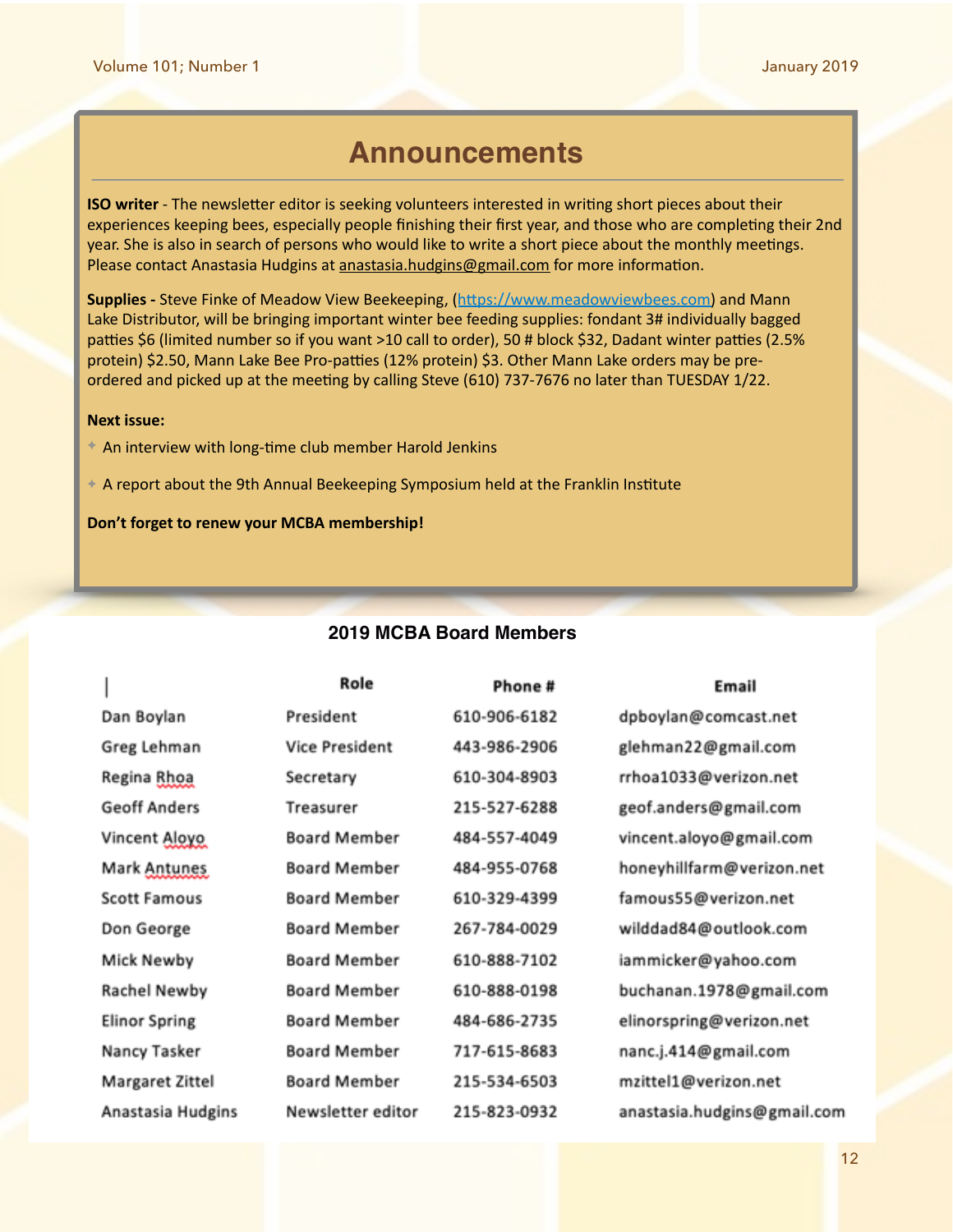### **Send in your Dues today for Montgomery County Beekeepers Association**

Dues are applied on a calendar year basis. January  $1<sup>st</sup>$  to December  $31<sup>st</sup>$ 

| New membership_______ Renewing membership______              |  |
|--------------------------------------------------------------|--|
| MCBA DUES \$15.00 per individual* per year \$_______________ |  |
| MCBA DUES \$20.00 per household* per year \$_______________  |  |
| MCBA & PSBA Individual Membership \$35 per year \$           |  |
| MCBA & PSBA Household Membership \$45 per year \$            |  |
| TOTAL ENCLOSED \$_______________                             |  |

\*\* We recommend: that you also pay dues for PA State Beekeepers in order to encourage research on bee health, and promote efforts to dissuade local township and boroughs from restricting beekeeping. You will also benefit from the 10 annual state newsletters and information sharing.

**Calendar of Events** - all meetings held at the 4-H Center 1015 Bridge Road, Skippack, unless otherwise noted.

**Jan. 24** - General Meeting 7 pm presentation by Dr. Vincent Aloyo on bee communication **Feb 9** 9th Annual Natural Beekeeping Symposium at The Franklin Institute, Phila **Feb. 12 - Executive Board Meeting 7-9 Feb 19 -** Beginner Beekeepers Course 6 pm **Feb. 28 - General Meeting 7:00 p.m.** Presentations by Bruce Rodriguez on swarm trapping & Mark Antunes on irradiation

**March 2-3 - Wax Dipping for All MCBA** Members. 8-3. Sign up, directions & pricing on MCBA website

**March 6** - 2nd Year Beekeepers' Class 7 pm **March 12 - Executive Board Meeting 7-9 pm March 16 -17** Wax Dipping for Beginners and All Members. 8-3. Sign up, directions & pricing on MCBA website 

**March 28 - General Meeting 7 pm** presentations by Dr. Kirstin Trainer on varroa, and V. Aloyo and M Antunes will demonstrate making nucs and splits